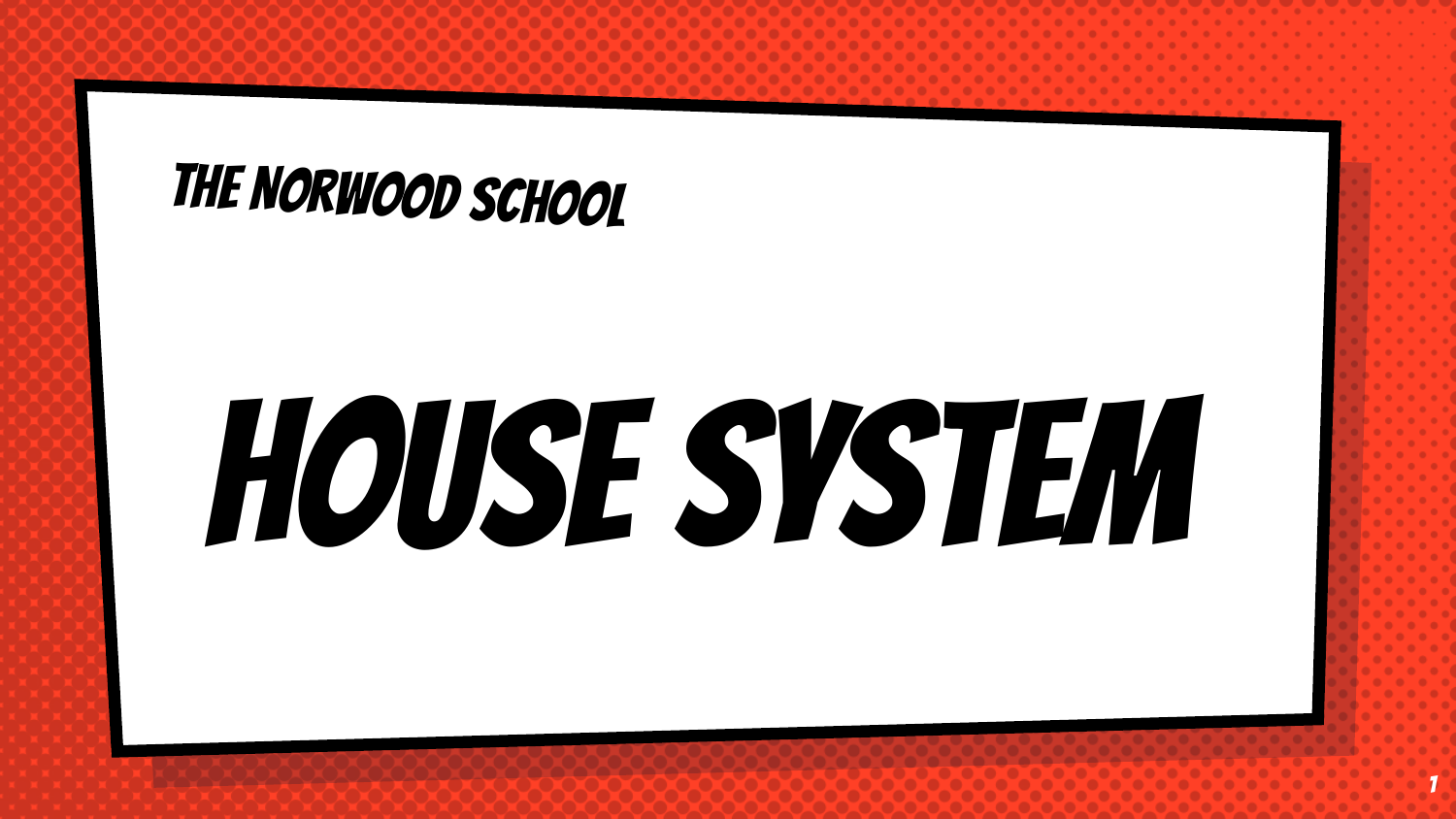# WHAT HOUSE ARE YOU IN?

× Every member of the school is in a house. Students, teachers and support staff are

all part of one of the following six houses:

- × Weir (Yellow)
- × Bowie (Purple)
- × Jowell (Red)
- × Levy (Orange)
- × Bailey (Green)
- × Blake (Blue)
- × Which house do you belong to?
- × Who else in your form is in your house?
	- × Year 7s you will receive your house very soon!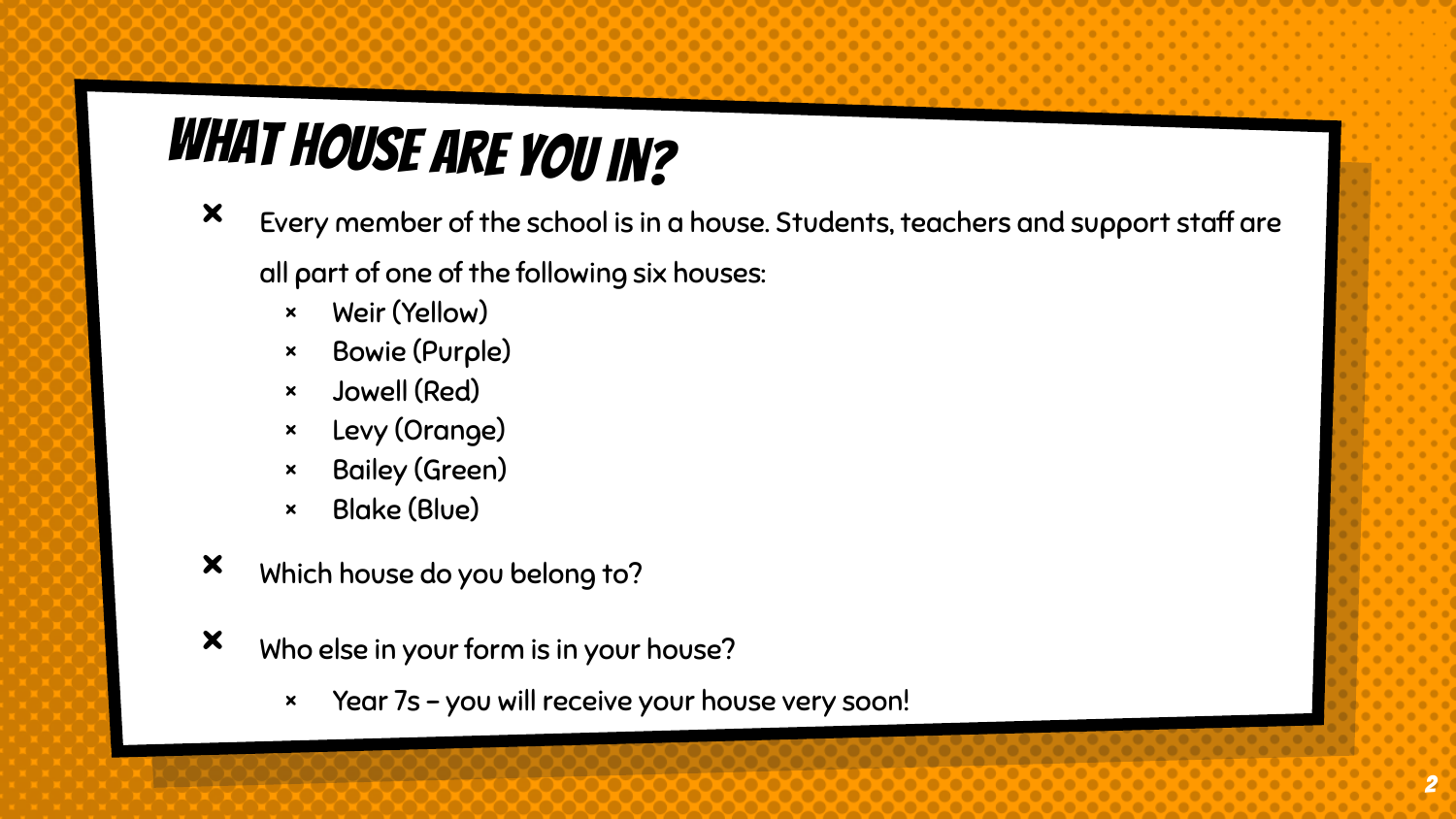#### THIS YEAR...

- × This year the House System is really going to be a major feature of our school's calendar.
- × There will be a number of events organised, house assemblies taking place, charities supported and lots of celebrations!
- × We need as many of you to be an active part of this as possible!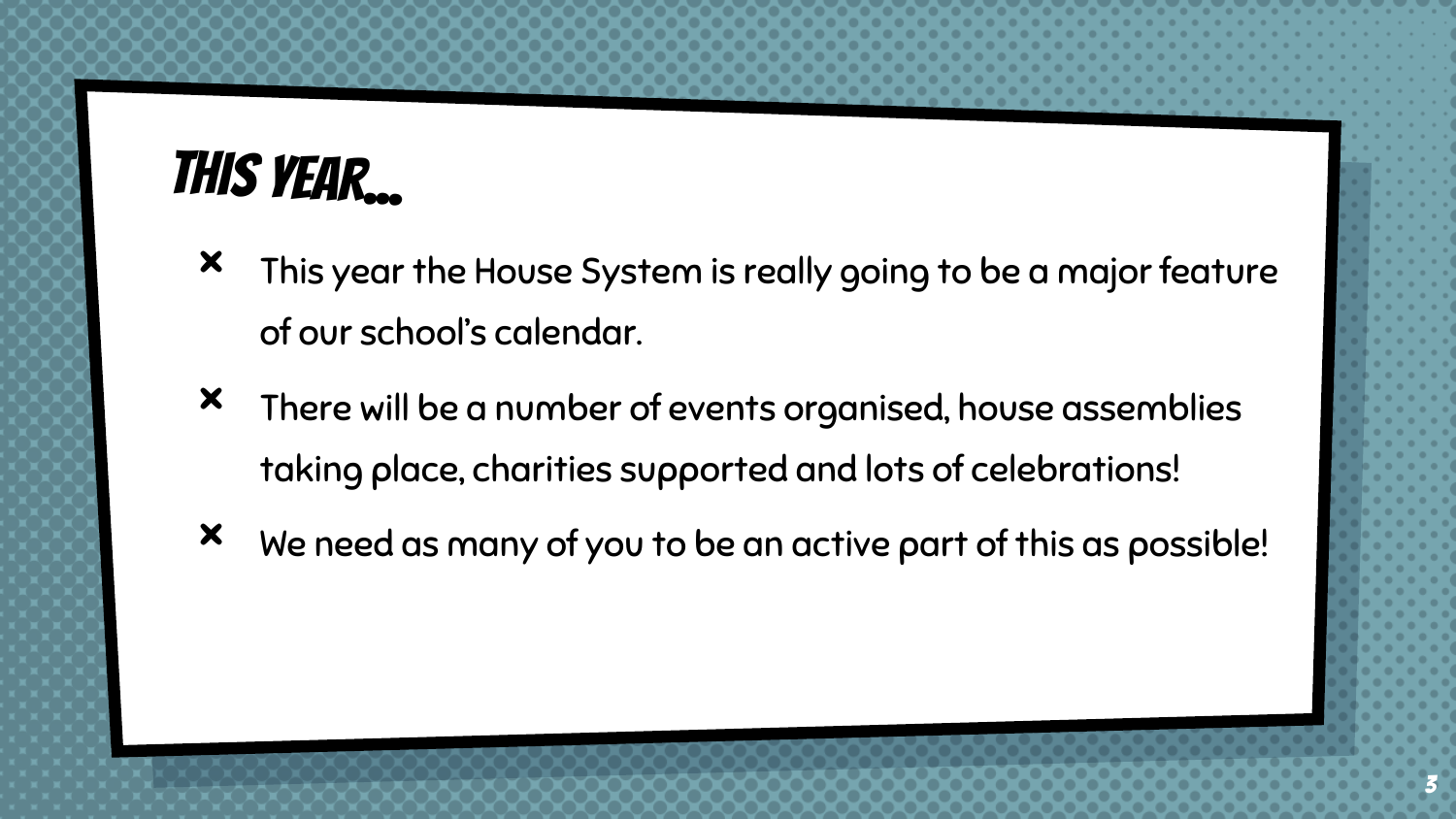#### **CHARITY**

- × Each house will decide on a charity that they will support over the course of the year.
- × Houses will then organise charity events and fundraising over the course of the year to try to raise as much money as possible to donate to their charity.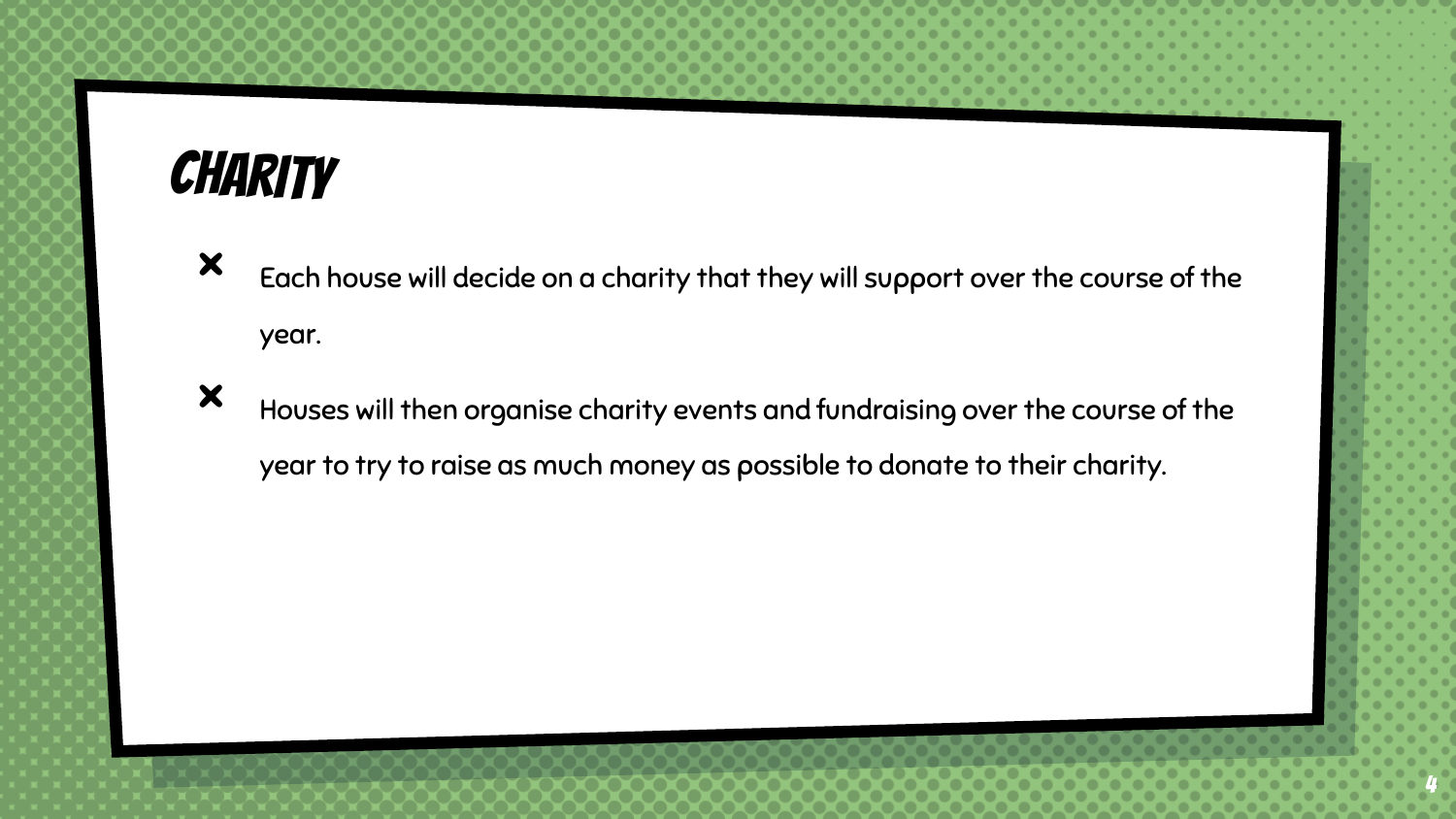### House assemblies

- × Once a half-term there will be a house assembly.
- × These will aim to promote the house, give notice of upcoming events that houses can compete in and celebrate successes within the house.
- 

× They will be organised by the House Champion and the Heads of House.

 $\bm{x}$  (These will obviously not be able to take place in the usual format during bubbles, but we will look at what we can do remotely).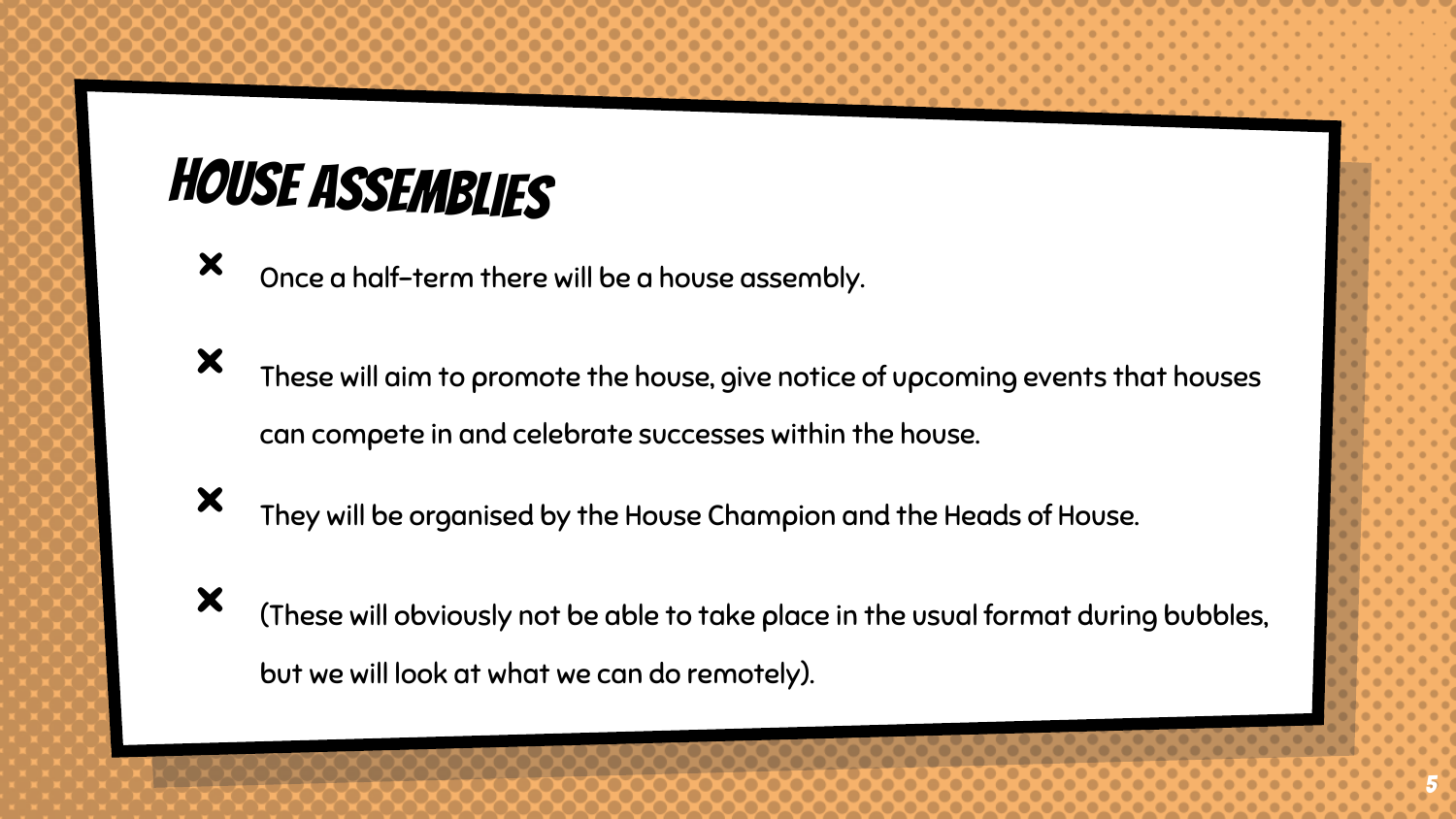### House champions

- × We will also have House Champions two members of staff for each House.
- × They will work with the Heads of House to organise house assemblies, help choose a House charity, but mostly they will be a great cheerleader for their house!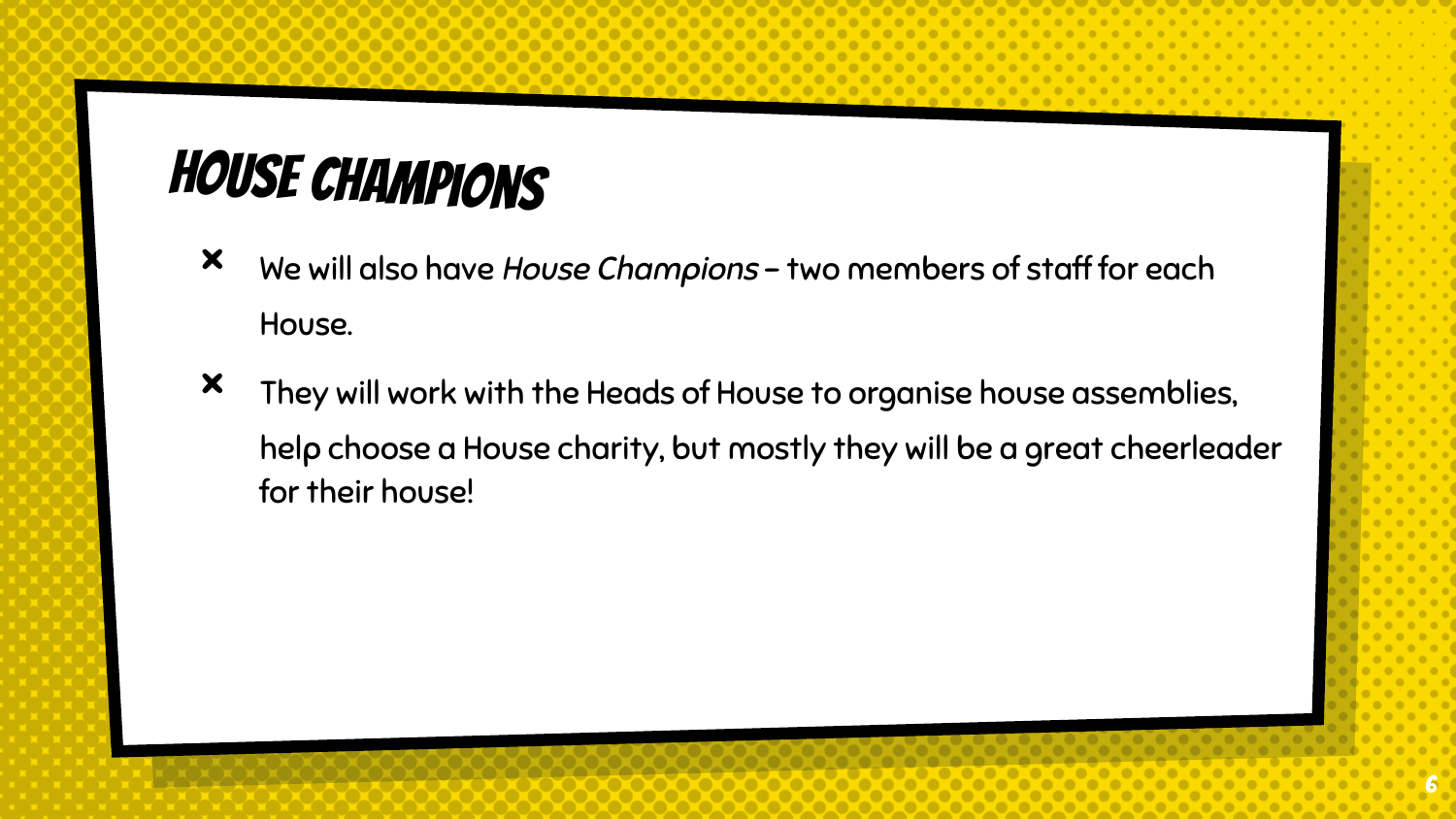#### HEADS OF HOUSE

- × We are now looking to appoint Heads of House from our Sixth Form.
- × For each house we will be looking for two Heads of House one male and one female.
- × We also want two Deputy Heads of House again, one male and one female.
- × They will be responsible for organising events and fundraising for their house, as well as taking charge of competitions, or delegating responsibility for this.
- × This is great for your UCAS applications and CVs, and it is a brilliant way of showing that you are a key part of the school.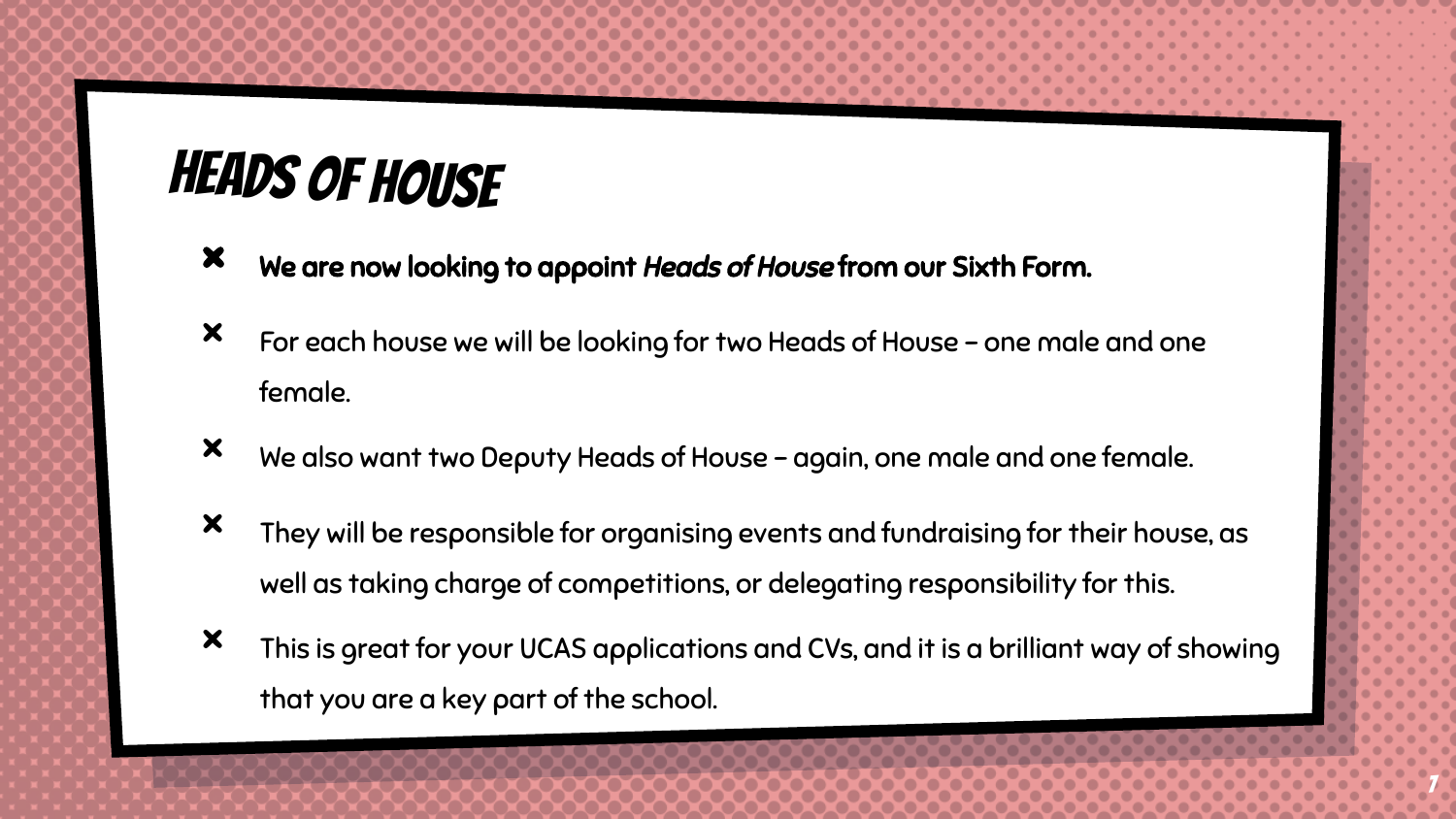### HOUSE captains

- × We will also look to appoint a range of House Captains from KS3 and KS4.
- × Firstly, we will look for two house captains (one male and one female) for each year group.
- $\mathsf{\times}\;$  We may then at the possibility of having other captains or leadership roles - possibly for each sport and/or possibly each specific area (drama, art, etc.)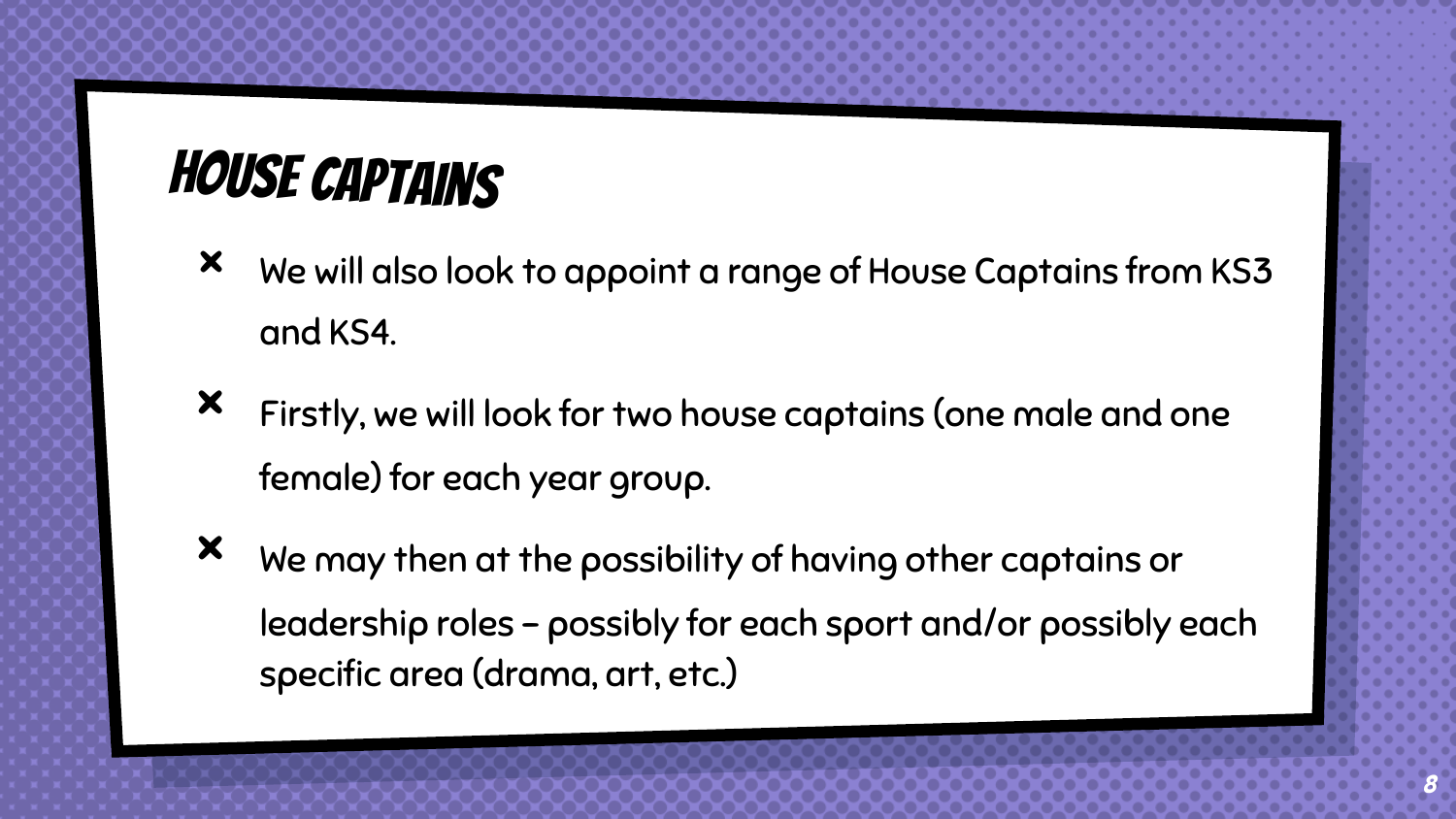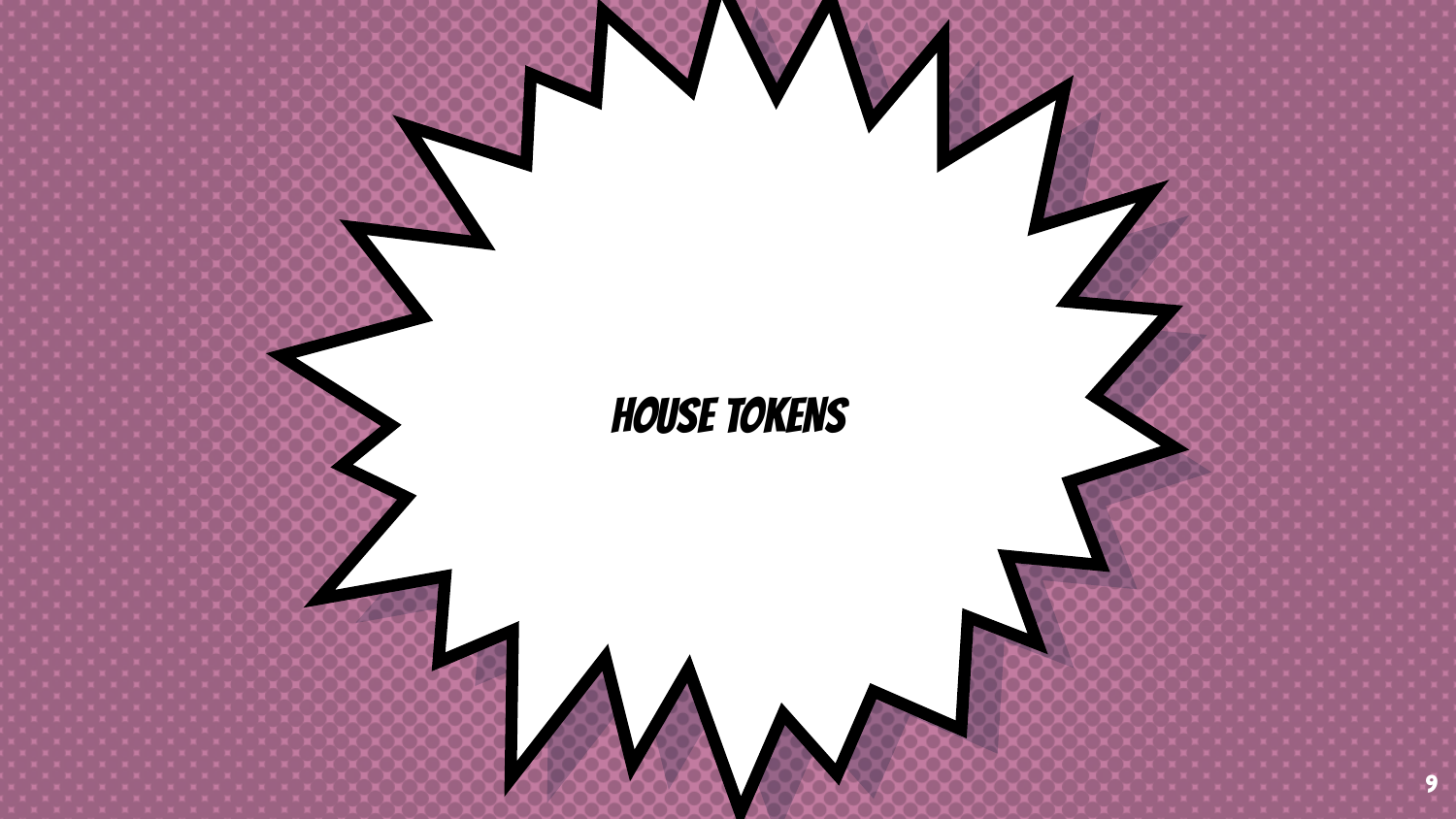#### **HOUSE TOKENS**

- $\mathsf{\times}\quad$  For the first half-term in the first instance individual achievement points are going to be suspended and only house tokens will be awarded.
- × House tokens can only be given, they cannot be taken away!
- × Each teacher will be able to award a maximum of three tokens in each lesson and they will do so by giving the student the token directly.
- $x$  The student will then take the token and place it into their house slot initially these will be within year group bubbles, but eventually they will be in a central space in the atrium so everyone can see the progress of their house!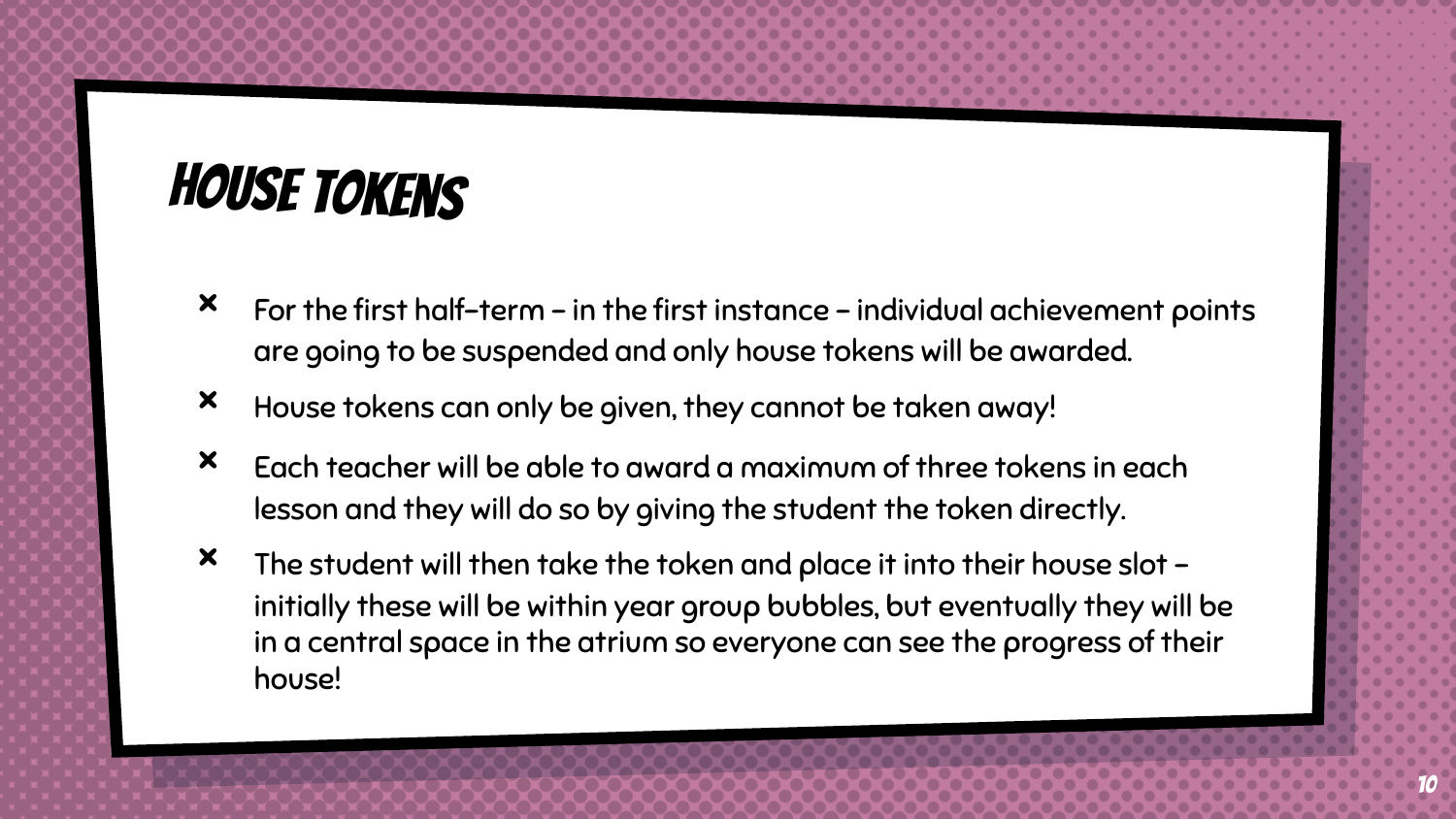#### WEEKLY COUNT

- × Every Thursday after school the tokens will be counted and the standings sent out for every form tutor to read out the results in their Friday tutor sessions.
- $\bm{x}$  The winning house for each week will be displayed centrally possibly in each corridor during bubbles - so that everyone is aware of who is the current leader.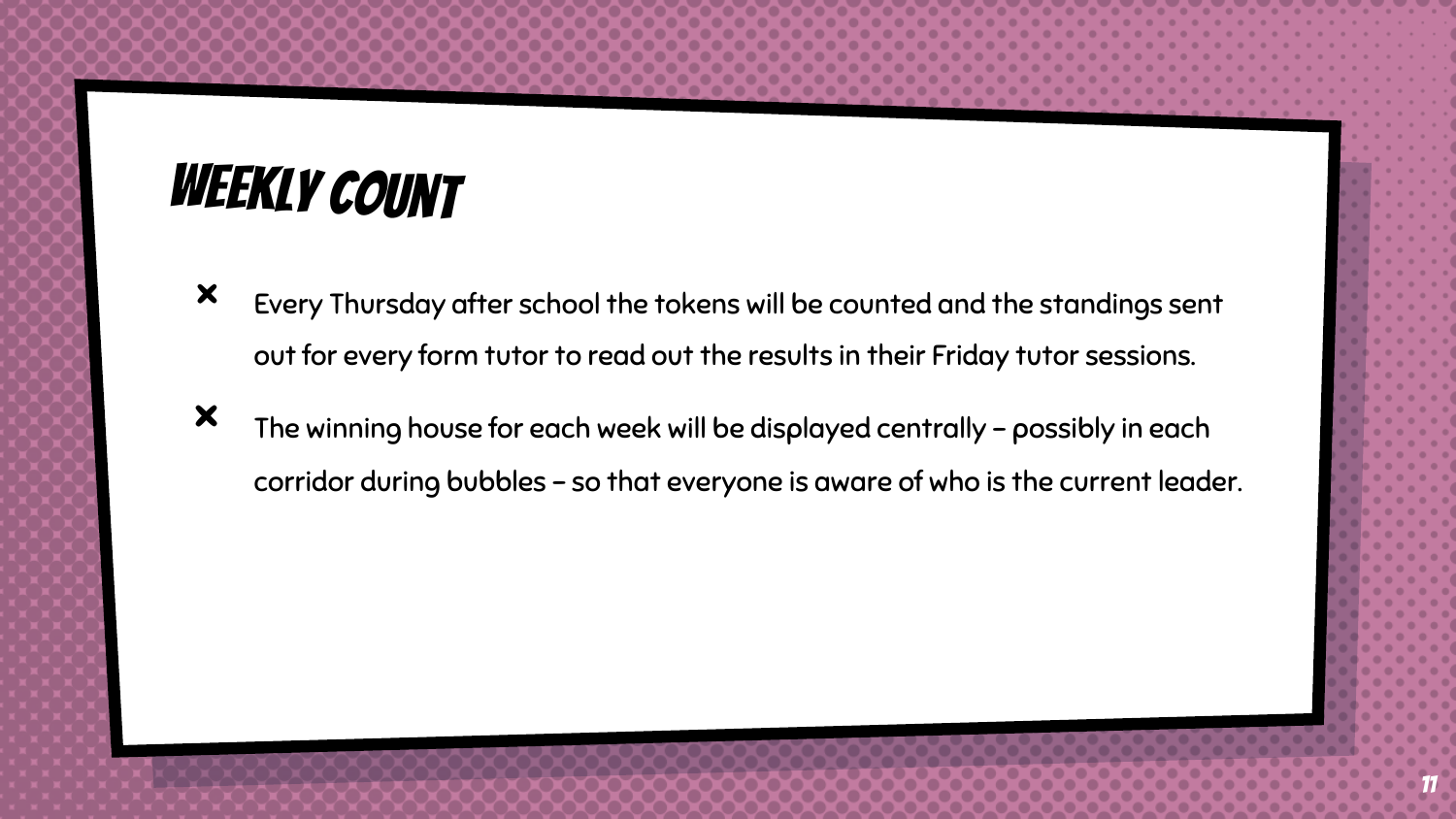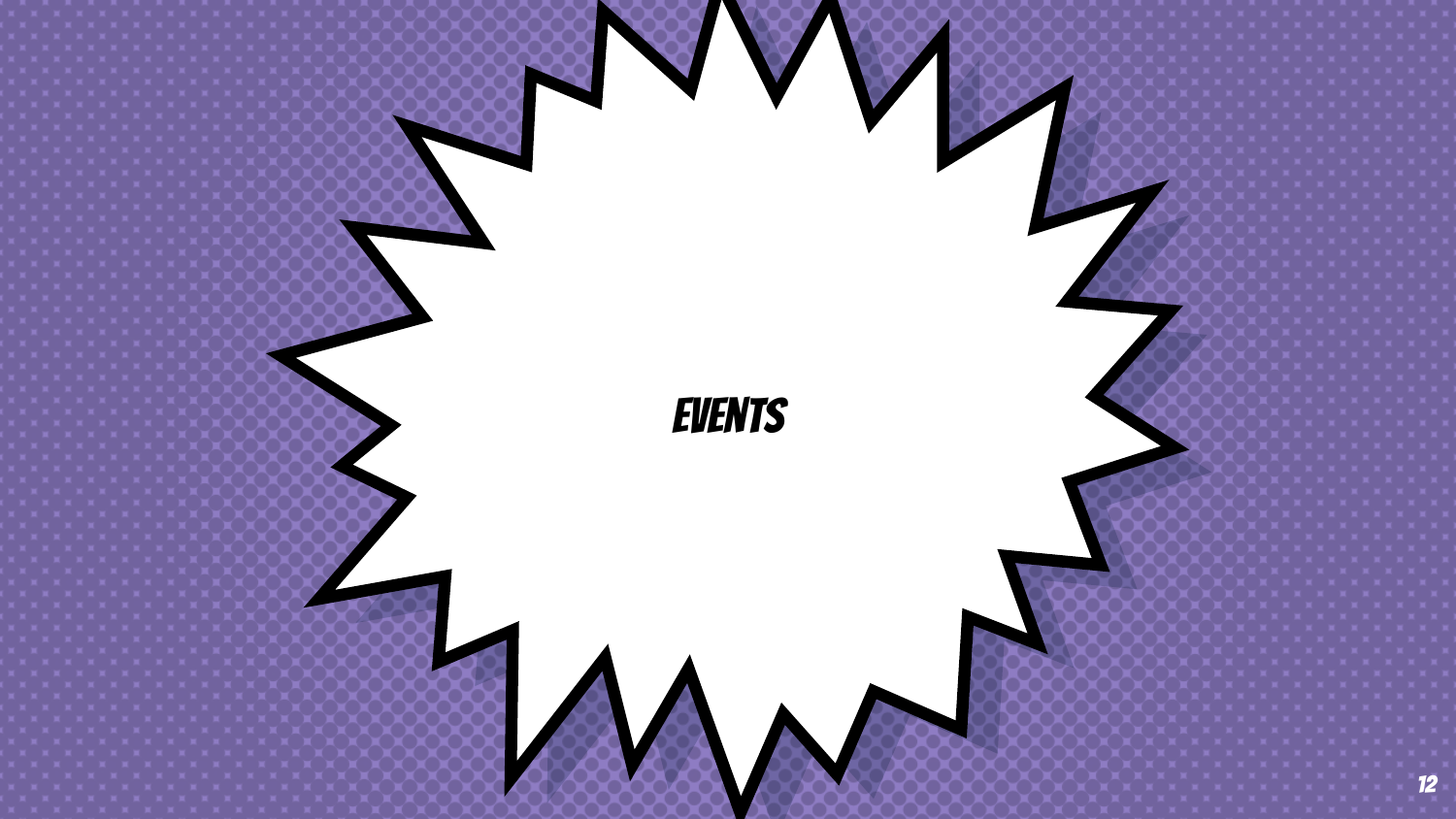#### **EVENTS**

We will look to have around four events over the course of each half term, and these will be in the following categories:

- 1. Subject competitions
- 2. Performing and Visual Arts events / competitions
- 3. PE / Sport competitions
- 4. A central event / competition.

All of these events will have points attached to them.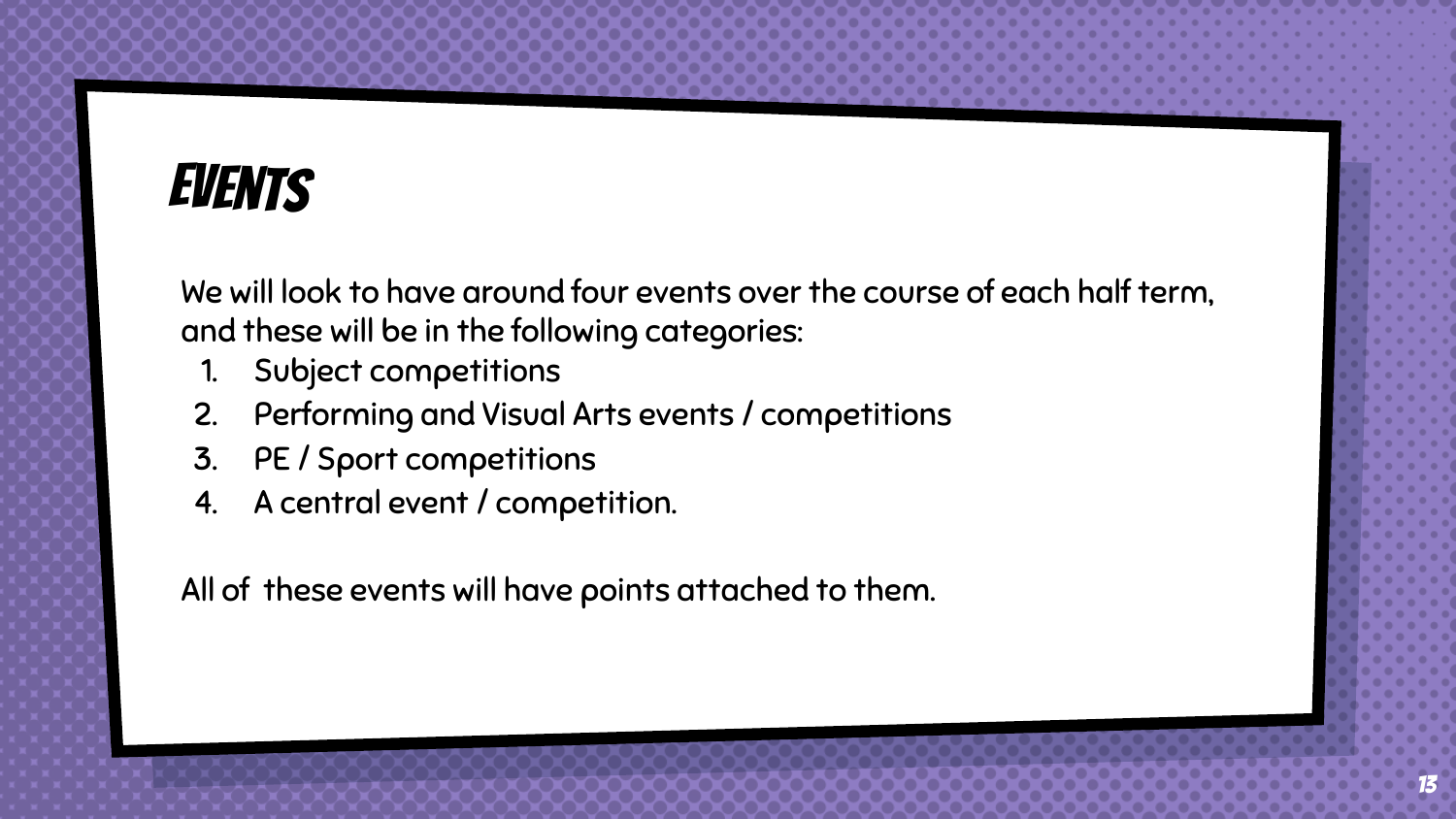#### **EVENTS**

- × There will be a whole host of different events that will take place over the course of the year so that everyone can take part. These might include:
- × Tug of War
- × Spelling Bee
- × Quiz
- × Football
- × Orienteering / Treasure Hunt
- × The Norwood Factor
- × So You Think You Can Dance
- × Photography Competition
- × Monologue Slam
- × Dodgeball
- × House Drama
- × Gaming
- × Mathletics
- × Chess
- × Trampolining
- × Bake Off
- × Table Tennis
- × Debating
- × Dodgeball
- × Escape Rooms
- × Fifa
- × The Apprentice
- × Netball
- × The Big Draw
- × Christmas Card Competition
- × Basketball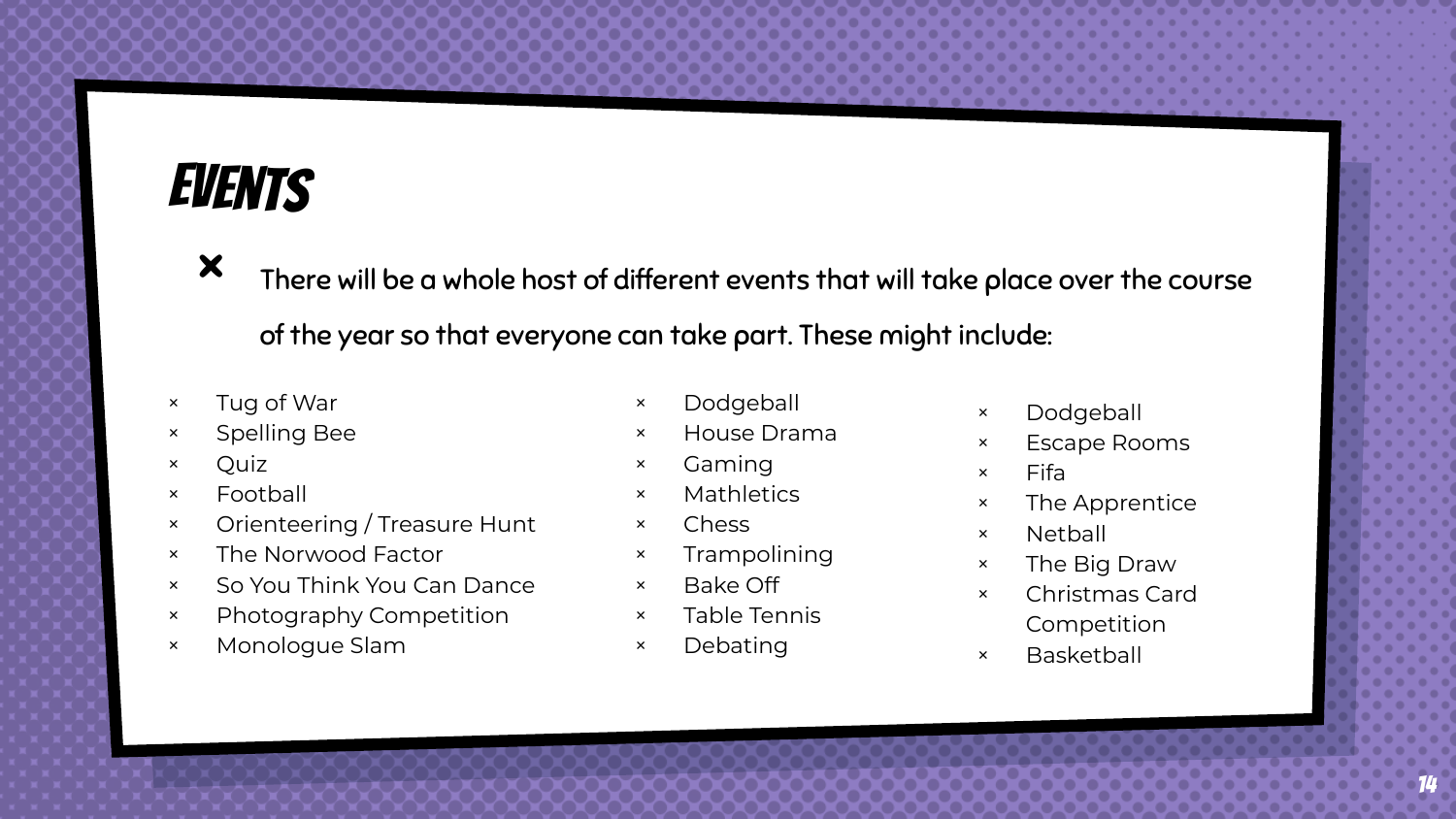**POINTS**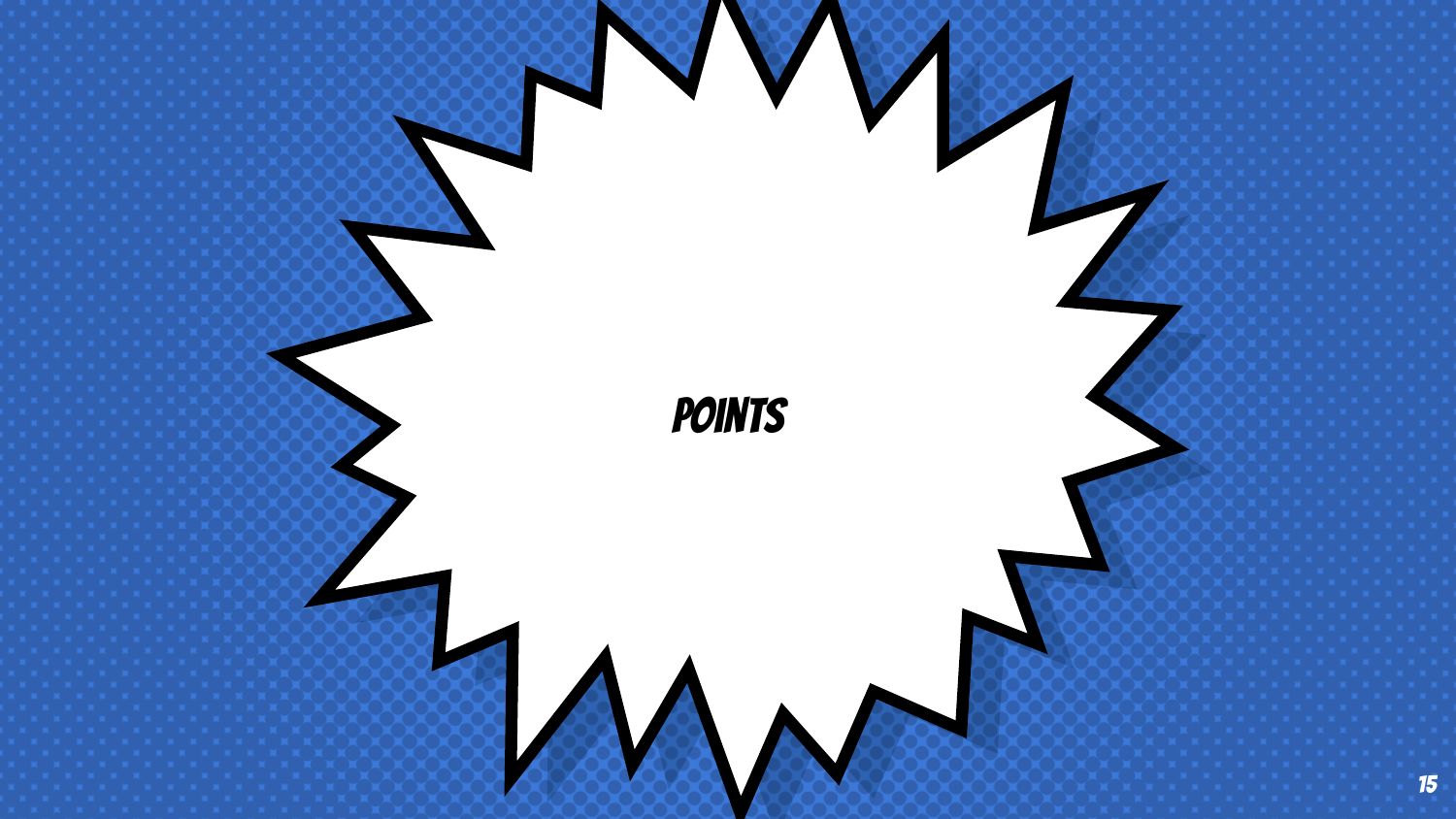#### **TOKENS**

At the end of each week the following points will be awarded for the position that each house finishes in for that week. These are awarded per year group:

| <b>Place Score</b> |          |
|--------------------|----------|
| 1st                | 6 points |
| 2nd                | 5 points |
| 3rd                | 4 points |
| 4th                | 3 points |
| 5th                | 2 points |
| 6th                | 1 point  |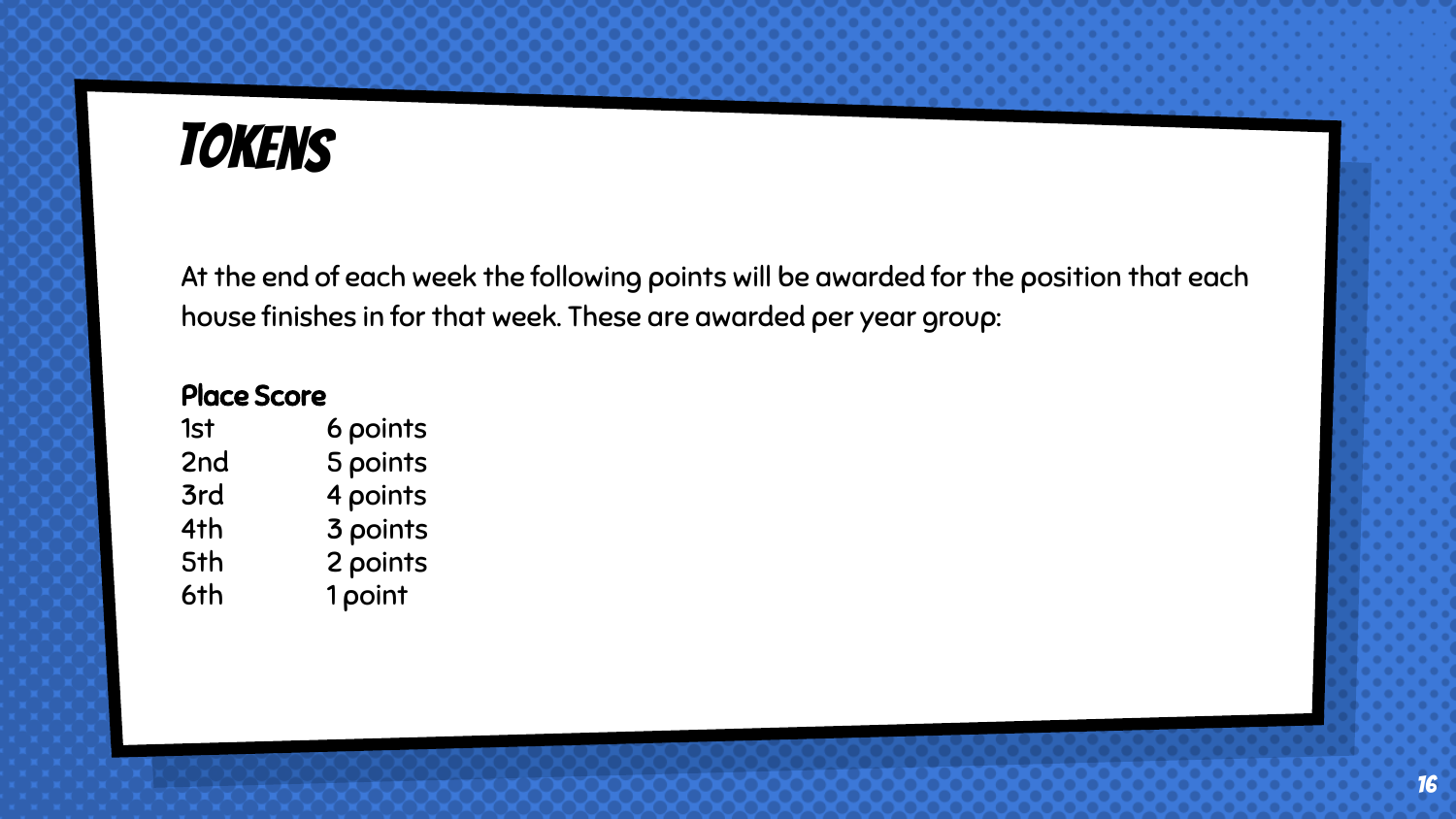#### **EVENTS**

When an event takes place the following points will be awarded:

#### Place Score

| 1st | 100 points |
|-----|------------|
| 2nd | 80 points  |
| 3rd | 60 points  |
| 4th | 40 points  |
| 5th | 20 points  |
| 6th | 10 points  |

Sports Days will also have points attached and the results of the winning House for the Year will be revealed at the end of the academic year.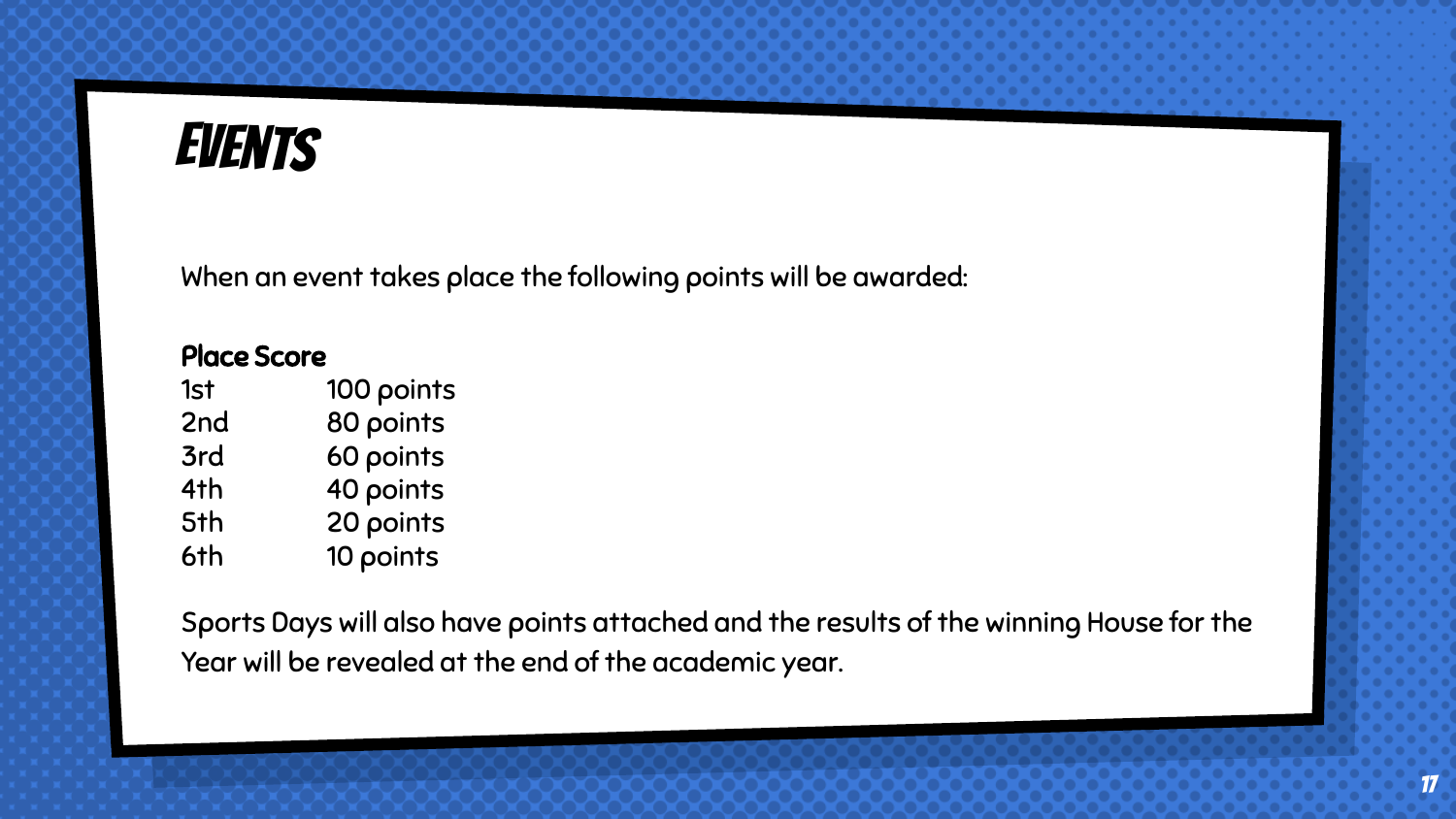# YOUR HOUSE SYSTEM

# NEEDS YOU...!

Be ready to be an active member of your house!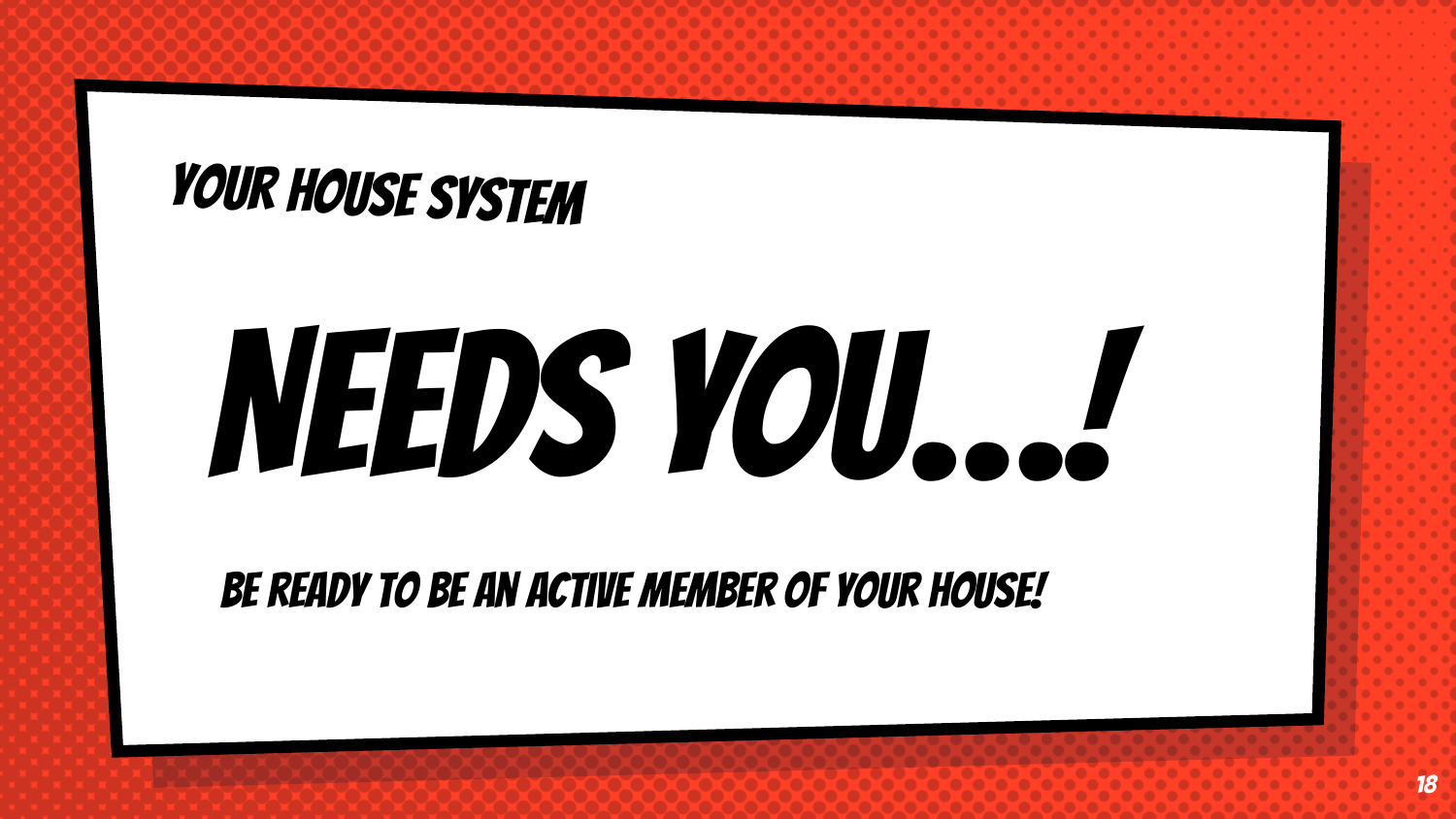#### COULD YOU BE A...

# HEAD OF HOUSE

Or a deputy head of house…?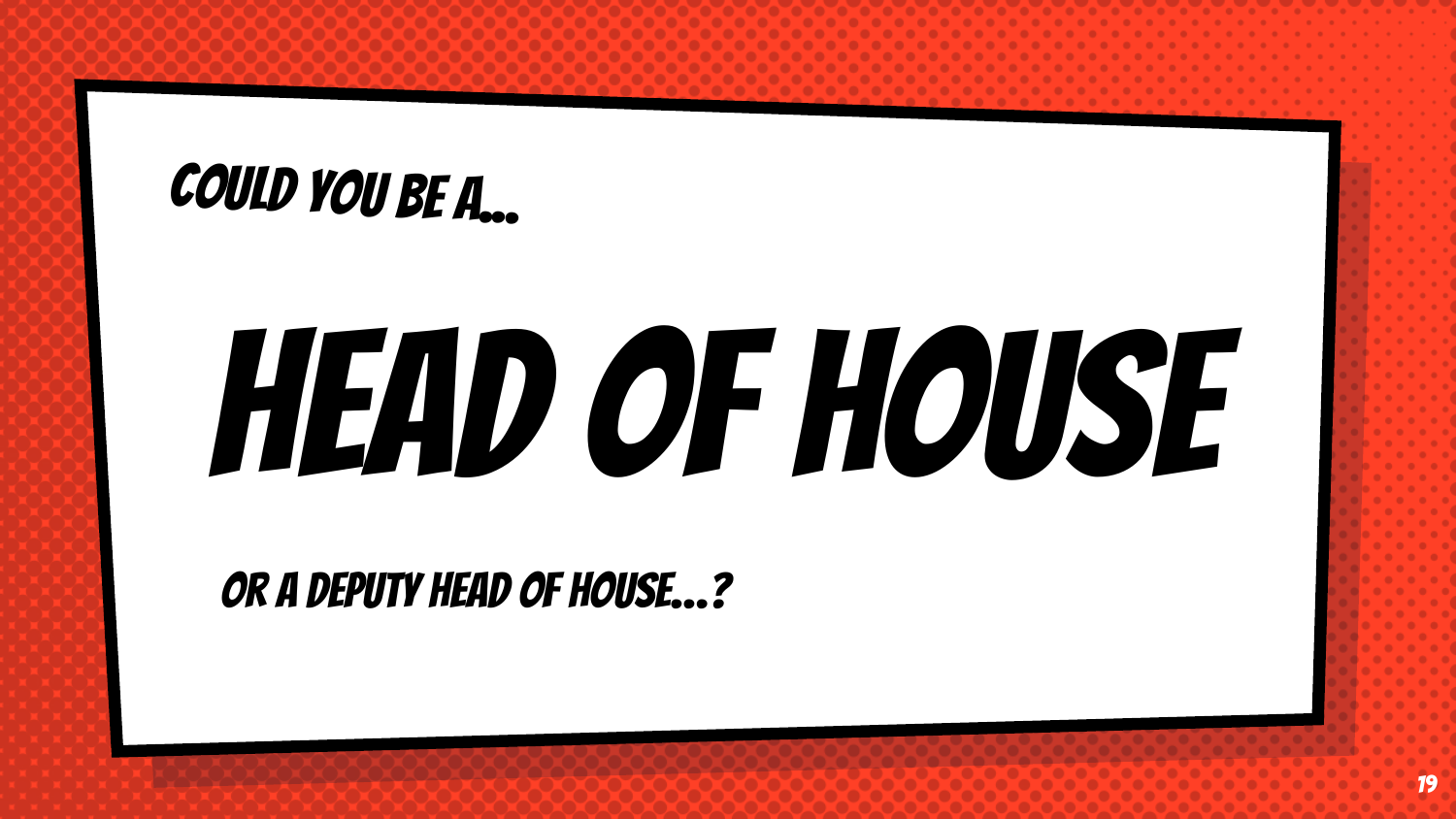#### HEADS OF HOUSE

- × Heads of House will be responsible for organising events and fundraising for their house, as well as taking charge of competitions, or delegating responsibility for this.
	- × This is great for Year 13 students who are interested in taking a responsibility and leadership role within the school. It is great for your UCAS applications and CVs, and it is a brilliant way of showing that you are a key part of the school.
	- To apply, you need to complete the short application form. This can be accessed via the following URL, or via the link on the school website under News and Events- Norwood House System.
	- × <https://forms.gle/TvnYw7zxb4xEcLns8>